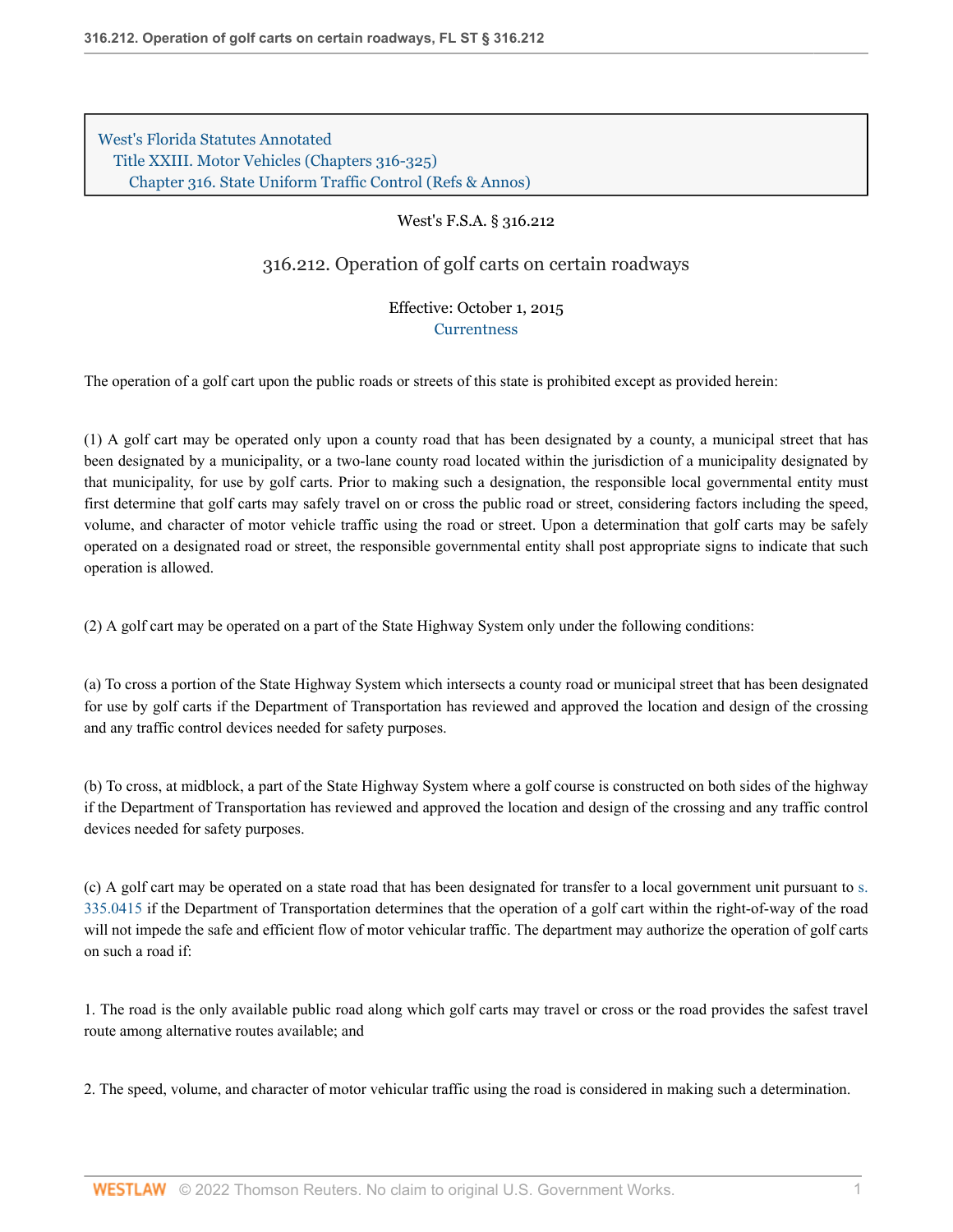Upon its determination that golf carts may be operated on a given road, the department shall post appropriate signs on the road to indicate that such operation is allowed.

(3) Notwithstanding any other provision of this section, a golf cart may be operated for the purpose of crossing a street or highway where a single mobile home park is located on both sides of the street or highway and is divided by that street or highway, provided that the governmental entity having original jurisdiction over such street or highway shall review and approve the location of the crossing and require implementation of any traffic controls needed for safety purposes. This subsection shall apply only to residents or guests of the mobile home park. If notice is posted at the entrance and exit of any mobile home park where residents of the park operate golf carts or electric vehicles within the confines of the park, it is not necessary for the park to have a gate or other device at the entrance and exit in order for such golf carts or electric vehicles to be lawfully operated in the park.

(4) Notwithstanding any other provision of this section, if authorized by the Division of Recreation and Parks of the Department of Environmental Protection, a golf cart may be operated on a road that is part of the State Park Road System if the posted speed limit is 35 miles per hour or less.

(5) A golf cart may be operated only during the hours between sunrise and sunset, unless the responsible governmental entity has determined that a golf cart may be operated during the hours between sunset and sunrise and the golf cart is equipped with headlights, brake lights, turn signals, and a windshield.

(6) A golf cart must be equipped with efficient brakes, reliable steering apparatus, safe tires, a rearview mirror, and red reflectorized warning devices in both the front and rear.

(7) A golf cart may not be operated on public roads or streets by any person under the age of 14.

(8) A local governmental entity may enact an ordinance relating to:

(a) Golf cart operation and equipment which is more restrictive than those enumerated in this section. Upon enactment of such ordinance, the local governmental entity shall post appropriate signs or otherwise inform the residents that such an ordinance exists and that it will be enforced within the local government's jurisdictional territory. An ordinance referred to in this section must apply only to an unlicensed driver.

(b) Golf cart operation on sidewalks adjacent to specific segments of municipal streets, county roads, or state highways within the jurisdictional territory of the local governmental entity if:

1. The local governmental entity determines, after considering the condition and current use of the sidewalks, the character of the surrounding community, and the locations of authorized golf cart crossings, that golf carts, bicycles, and pedestrians may safely share the sidewalk;

2. The local governmental entity consults with the Department of Transportation before adopting the ordinance;